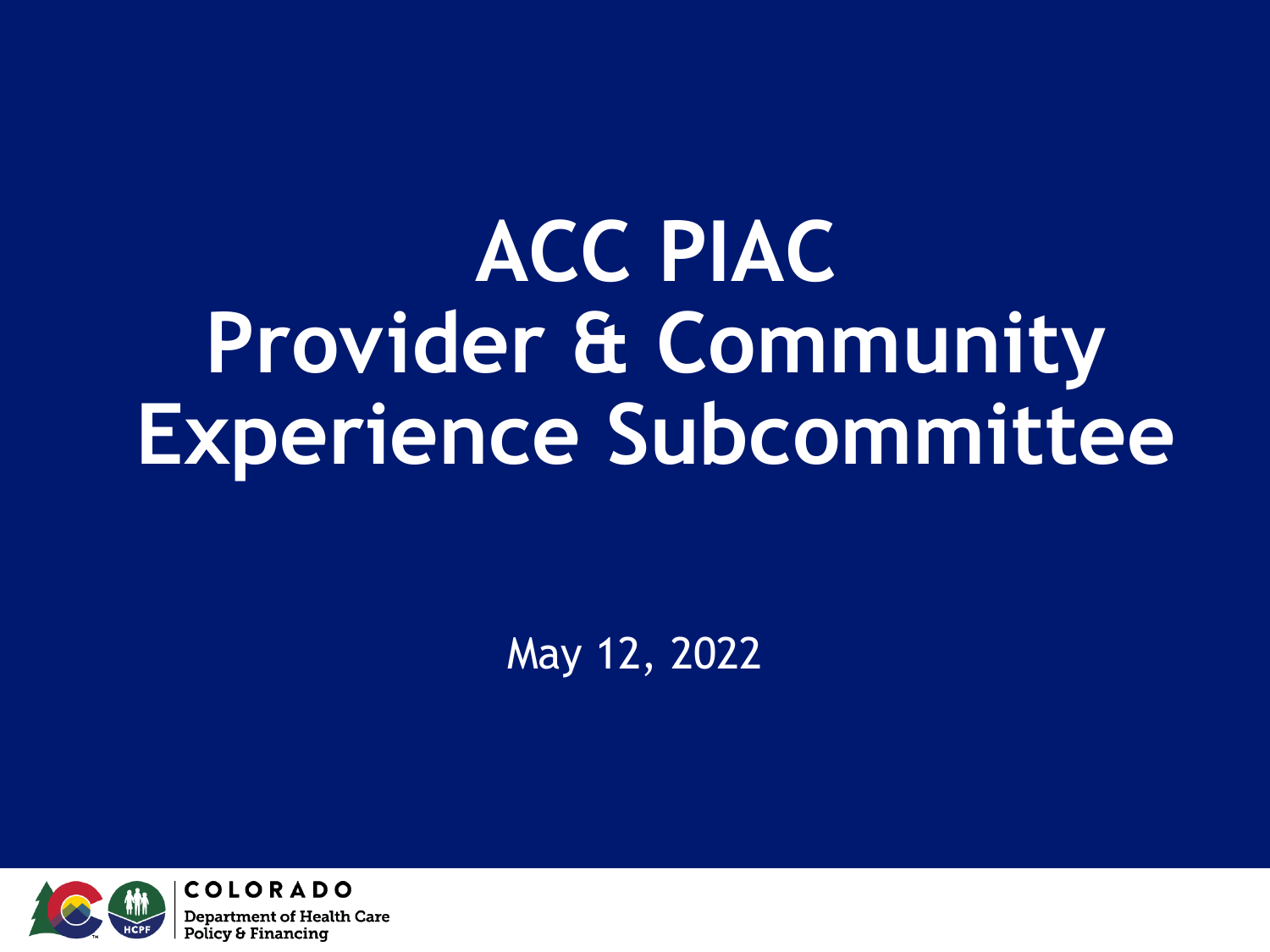



**Condition** Management

**Prevention** Support & Resources Top; most complex

Middle; chronic, potential emerging complex

Base; preventive, functional care; community, social support

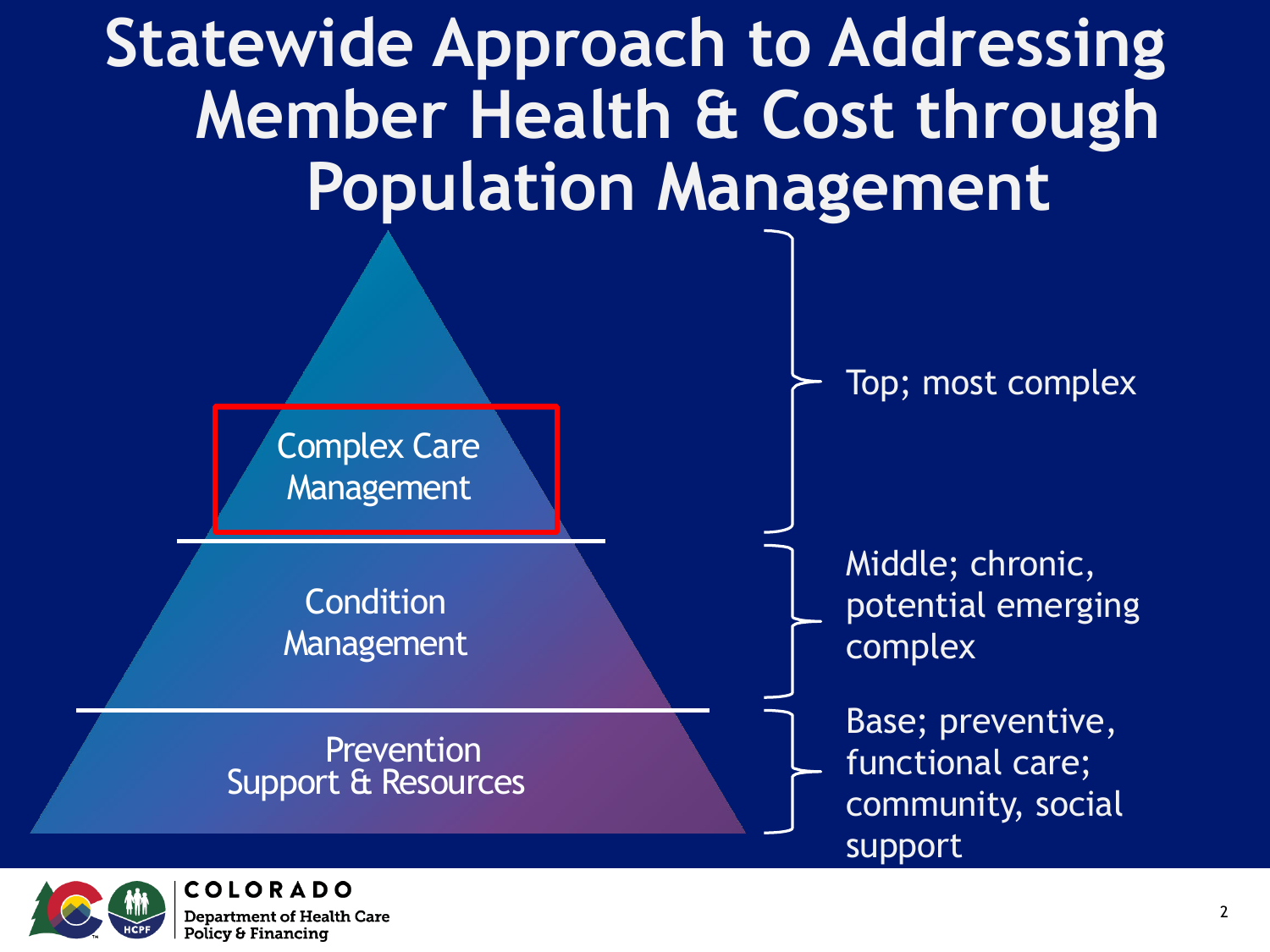### **Population Management Framework**

- Targeted interventions for populations and conditions to improve health and reduce cost
- •Management of **10 conditions** based on prevalence, comorbidity and cost with specific focus on:
	- •**Maternity, Diabetes,** Hypertension, Chronic Heart Failure, Asthma, COPD, Anxiety, Depression, Chronic Pain, and SUD
- •**Complex Care Management**:
	- Higher level of services and extended care coordination efforts with members with complex care needs

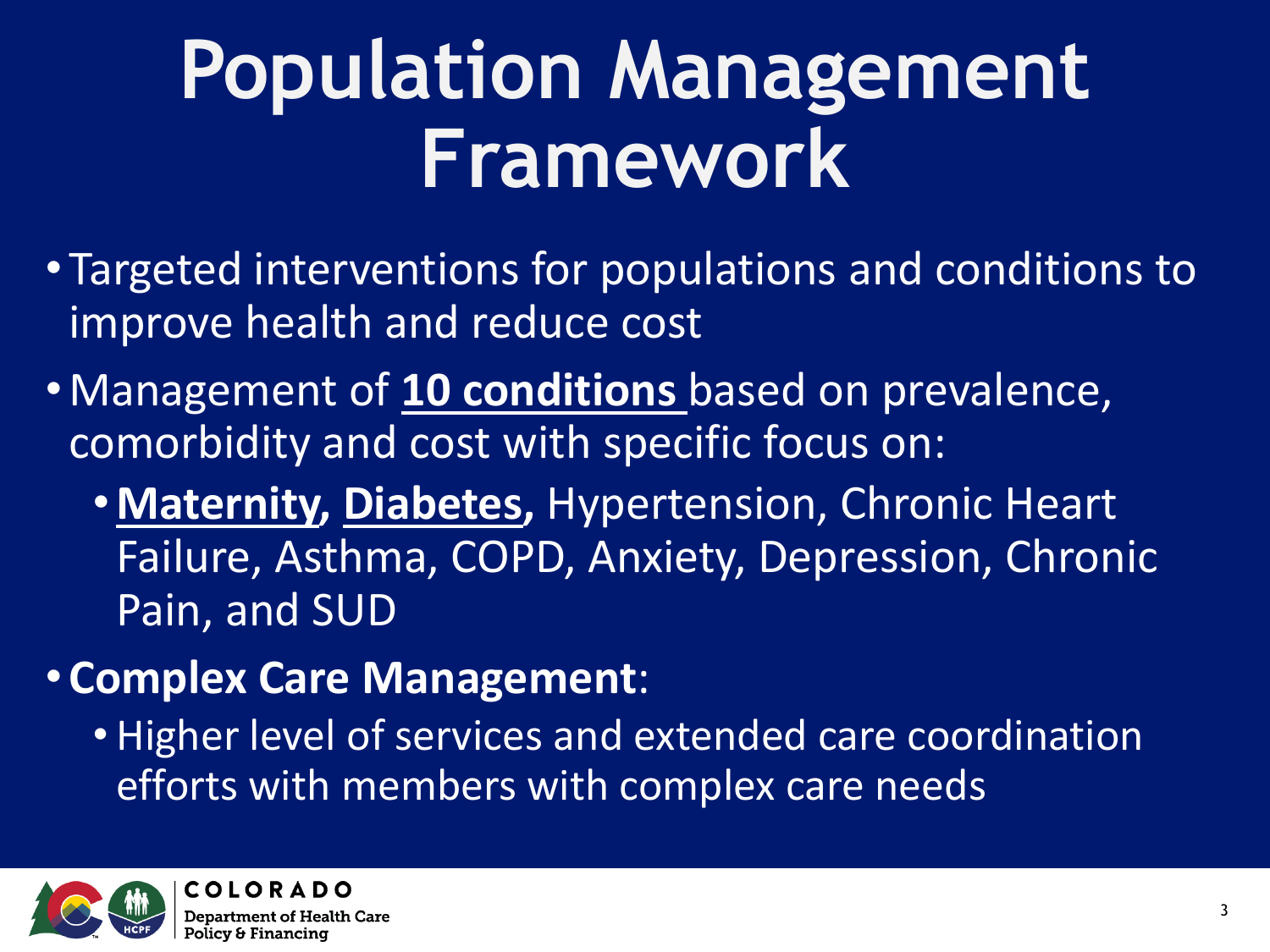# **Complex Care Management**

Members who have more complex needs may require more intense levels of care coordination, also referred to as Extended Care Coordination. This is not the only intervention for members with complex care needs, but it is a core RAE function that can support members in achieving their physical health, behavioral health, and social needs.

Extended Care Coordination activities include a robust care plan adhering to best practices which are reflected in the RAE contract Section 11.3. RAEs are required to ensure care plans are regularly and sufficiently monitored and include the following:

- A lead care coordinator,
- Goals and outcomes,
- Be member and/or caregiver driven.
- Aligns with the Population Management Strategic Plan.
- Protects Member privacy.

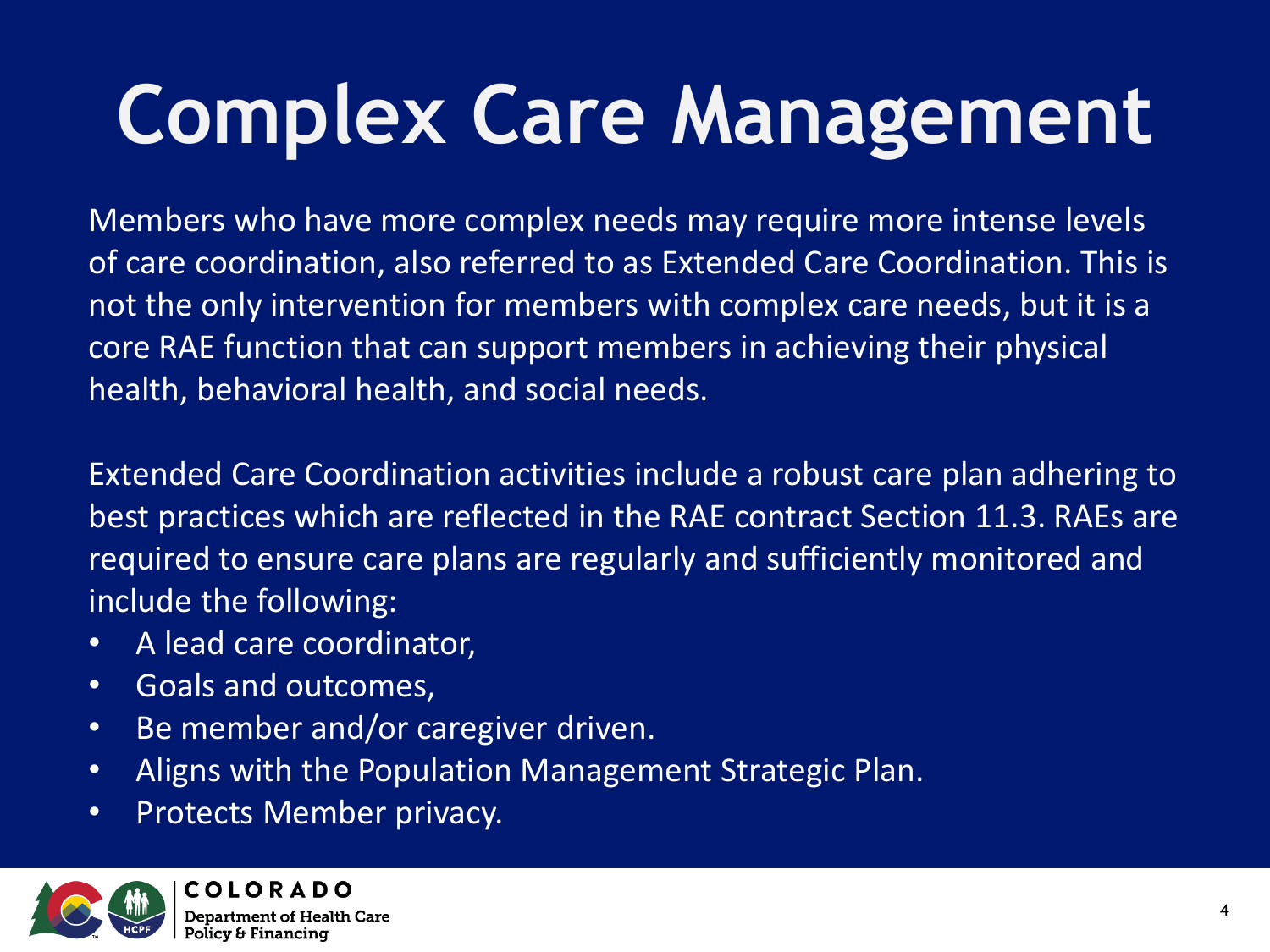### **Members with Complex Care Needs Definition**

As of July 1, 2021, the Department defined members with complex care needs as those with annual costs of \$25,000 or higher. This definition did not include behavioral health utilization or costs from other systems. This definition was in effect until December 31, 2021.

On January 1, 2022, most RAEs transitioned to either their own definition of members with complex care needs (which was subject to Department approval) or to four or more chronic conditions for adults. Chronic conditions may include: asthma, COPD, hypertension, heart failure/cardiovascular disease, depression, SUD, anxiety, maternity, diabetes, or chronic pain. The Department retained the \$25,000 or higher criteria for pediatrics until a more robust definition is developed.

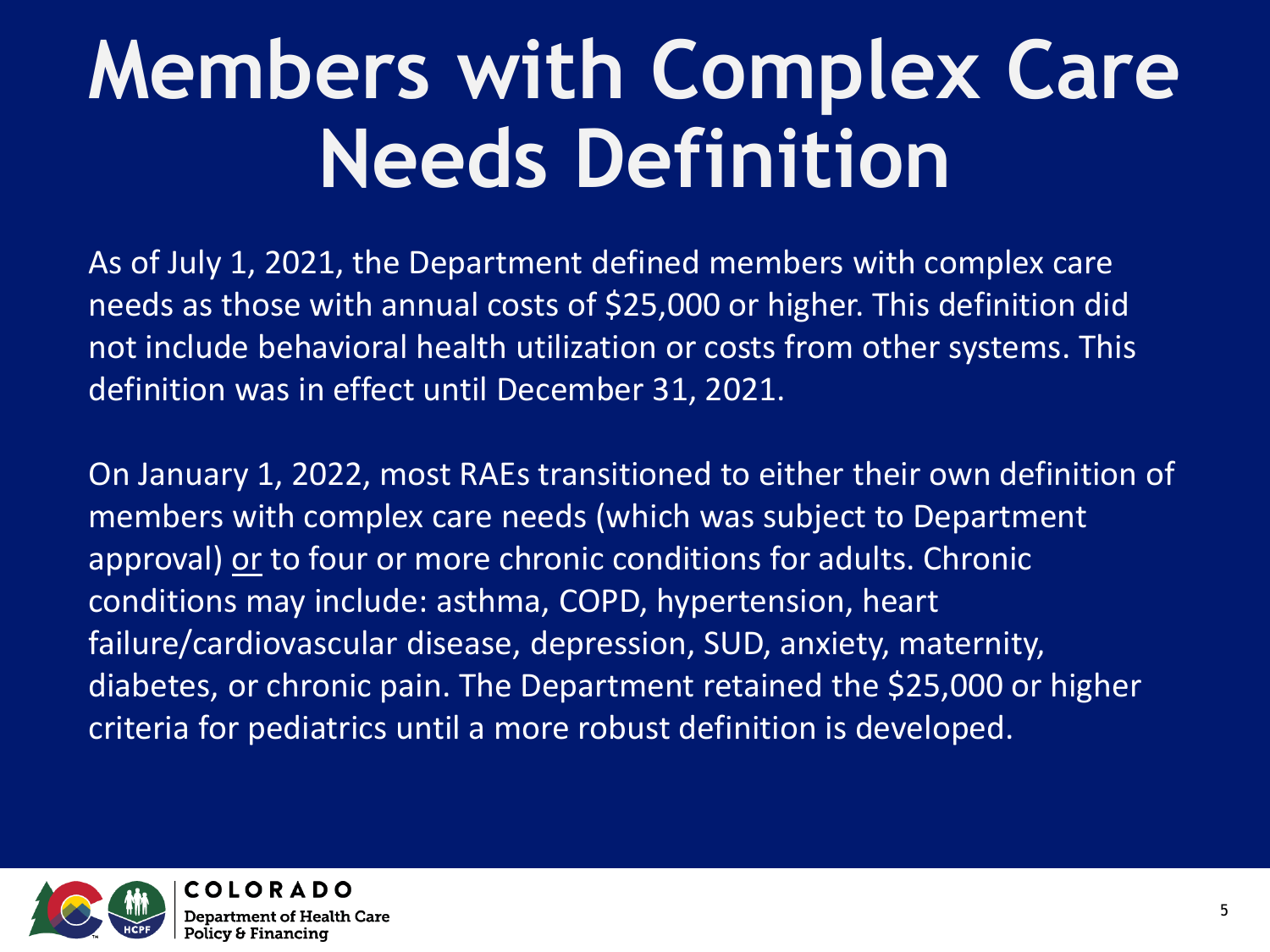### **Complex Member Definition**

#### Purpose

Ensure the Accountable Care Collaborative effectively addresses the needs of high-risk, Complex Members by targeting resources to deliver better care for these members in a way that improves health and has the potential to reduce costs.

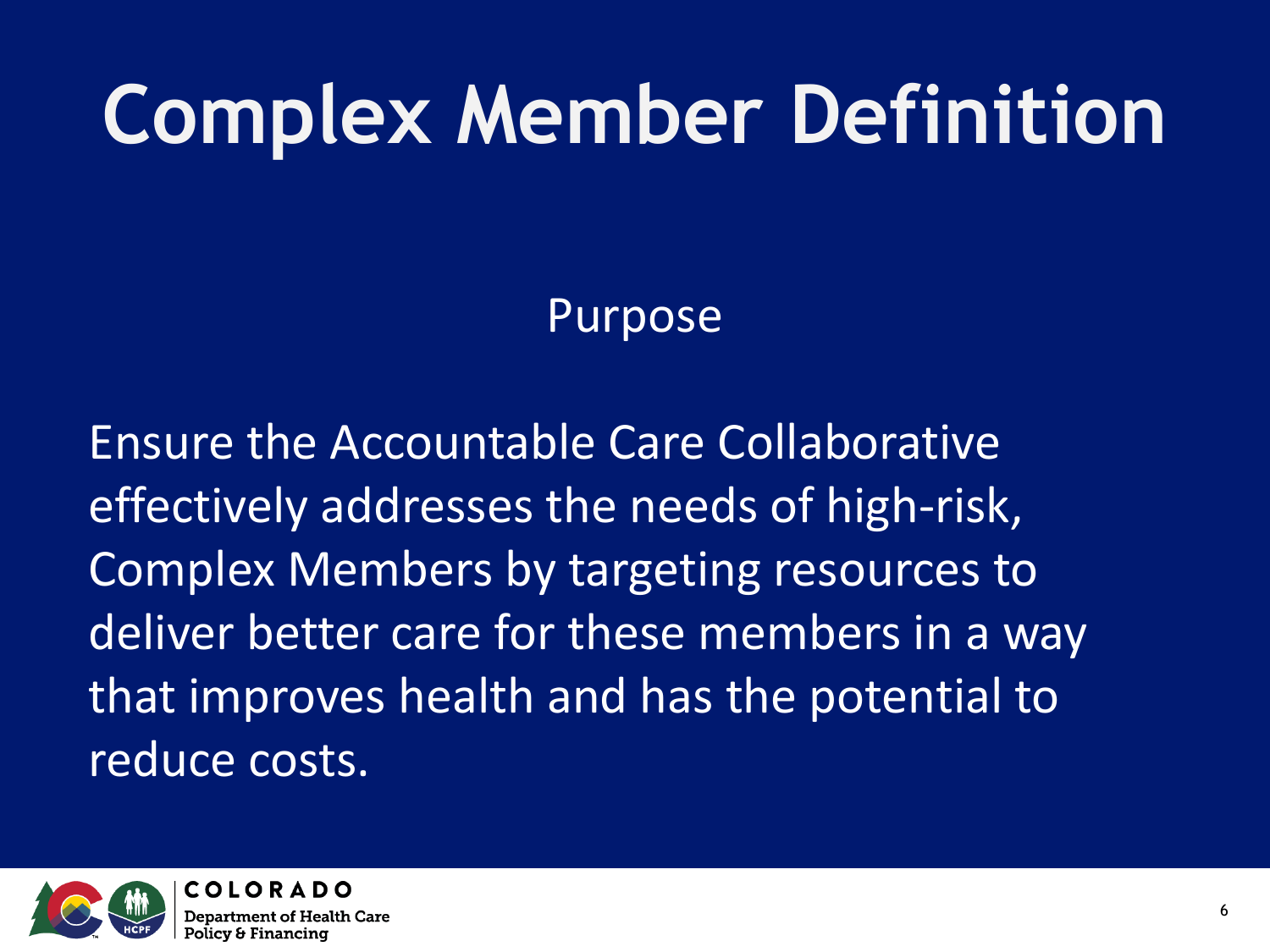## **RAE Proposal Process**

Last fall, most RAEs submitted to HCPF a request to use an alternative stratification methodology for defining members with complex care needs in their region that included, the following:

- RAE's overall strategy and how it aligns with the HCPF purpose of effectively addressing the needs of high-risk, members with complex care needs by targeting resources to deliver better care for these members in a way that improves health and has the potential to reduce costs
- Explanation of how members with complex care needs will be identified, including the specific criteria to be utilized.
- Explanation that their newly defined population of members with complex care needs meets the following criteria:
	- average per member per month cost of complex members must be at or above the 75th percentile of annual costs
	- population of members with complex care needs are impactable
	- RAE has the capability to provide a description of and data for priority subgroups -- two at a minimum with at least one adult and one pediatric as outlined below
	- size of the complex population must be at least as large as the complex definition defined by cost only but no more than five (5%) percent of the total RAE population.
	- RAE must be able to flag individual complex members

The Department reviewed the RAE proposal for alignment with the Department's goals and policies around

managing Complex Members.